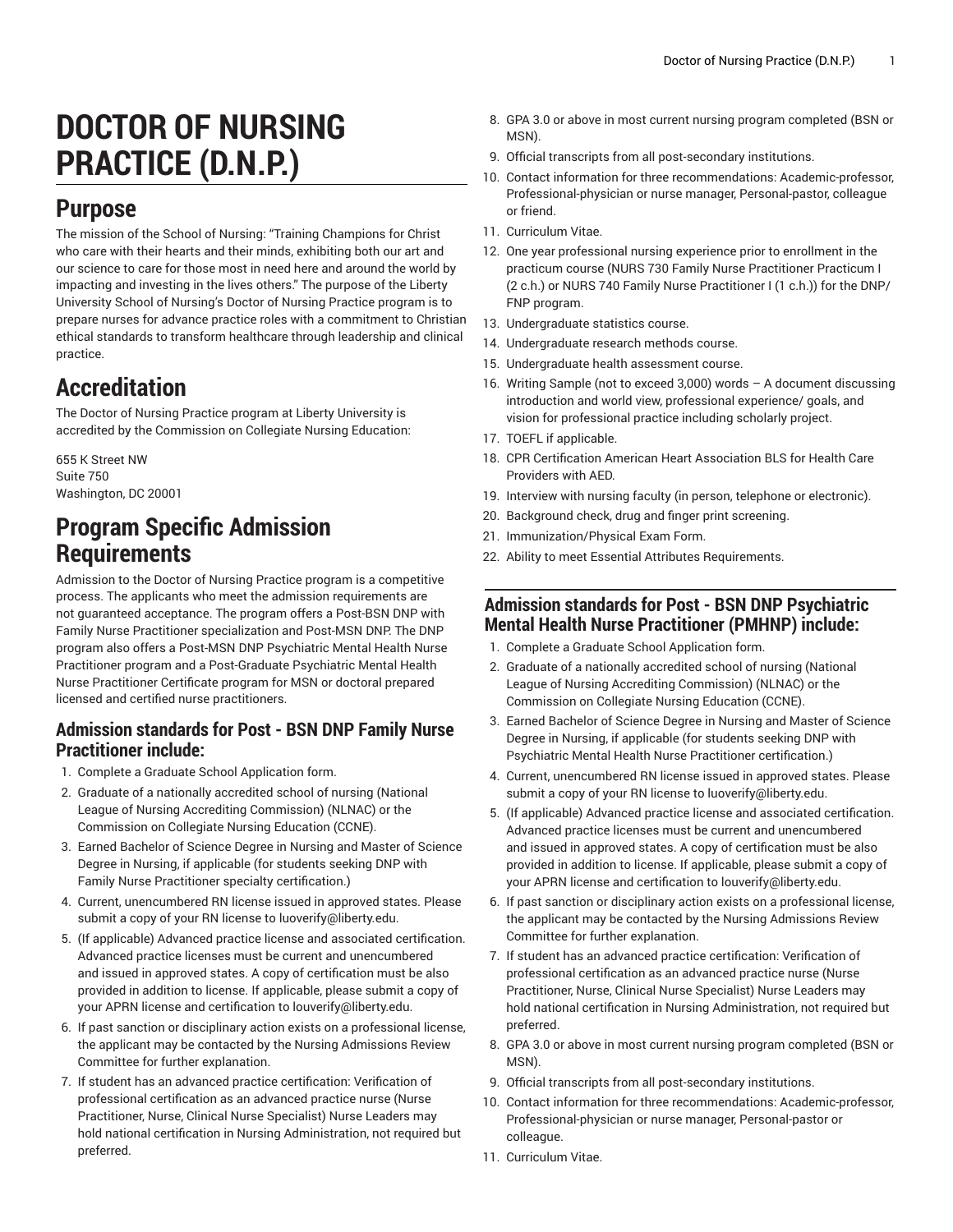- 12. One year professional nursing experience prior to enrollment in the practicum course (NURS 768 Psychiatric Mental Health Nurse Practitioner Practicum I Adult/Gero (4 c.h.) or NURS 769 Psychiatric Mental Health Nurse Practitioner Practicum II Pediatrics/Family (5 c.h.)) for the DNP/PMHNP program.
- 13. Undergraduate statistics course.
- 14. Undergraduate research methods course.
- 15. Undergraduate health assessment course.
- 16. Writing Sample (not to exceed 3,000) words A document discussing introduction and world view, professional experience/ goals, and vision for professional practice including scholarly project.
- 17. TOEFL if applicable.
- 18. CPR Certification American Heart Association BLS for Health Care Providers with AED.
- 19. Interview with nursing faculty (in person, telephone or electronic).
- 20. Background check, drug and finger print screening.
- 21. Immunization/Physical Exam Form.
- 22. Ability to meet Essential Attributes Requirements.

#### **Admission standards for Post – MSN DNP Psychiatric Mental Health Nurse Practitioner Program include:**

- 1. Complete a Graduate School Admission Application form.
- 2. Graduate of a nationally accredited school of nursing (National League of Nursing Accrediting Commission (NLNAC) or the Commission on Collegiate Nursing Education (CCNE).
- 3. Earned Master of Science Degree in Nursing with specialty as nurse practitioner: population foci such as family, pediatrics, acute, and adult/geriatrics.
- 4. Current, unencumbered RN license issued in an approved state. Please submit a copy of you RN license to [luoverify@liberty.edu.](mailto:luoverify@liberty.edu)
- 5. Current, unencumbered APRN Nurse Practitioner license issued in an approved state. Please submit a copy of your APRN license to [luoverify@liberty.edu](mailto:luoverify@liberty.edu).
- 6. If a past sanction or disciplinary action exists on a professional license, the applicant may be contacted by the Nursing Admissions Review Committee for further explanation.
- 7. Verification of professional certification as an advanced practice nurse (Nurse Practitioner); submit to [luoverify@liberty.edu](mailto:luoverify@liberty.edu).
- 8. GPA 3.0 or above in all previous graduate course work.
- 9. Official Transcripts from all post-secondary institutions.
- 10. Contact information for one recommendation professional/ academic/personal.
- 11. Must have completed a graduate-level health assessment course, graduate-level pathophysiology course and graduate-level pharmacology course, all taught across the life span.
- 12. Writing Sample (not to exceed 3000) words A document discussing introduction world-view, professional experience goals and vision and scholarly project.
- 13. Verification of practicum hours from graduate program director.
- 14. TOEFL if applicable.
- 15. CPR Certification American Heart Association BLS for Health Care Providers with AED
- 16. An interview may be requested for selected applicants. Please note that not all applicants will be requested to interview with the School of Nursing. Interviews can be conducted remotely, as needed.
- 18. Immunization/Physical Exam Form
- 19. Ability to meet Essential Attributes Requirements.

#### **Admission standards for Post – MSN DNP include:**

- 1. Complete a Graduate School Admission Application form.
- 2. Official transcript for MSN degree from a nationally accredited school of nursing: (National League of Nursing Accrediting Commission (NLNAC) or the Commission on Collegiate Nursing Education (CCNE).
- 3. Earned Master of Science Degree in Nursing, specialty in an advanced practice role-Family Nurse Practitioner or Clinical Nurse Specialist, or Nurse Leader.
- 4. Current, unencumbered RN license issued in an approved state. Please submits a copy of you RN license to [louverify@liberty.edu.](mailto:louverify@liberty.edu)
- 5. Current, unencumbered APRN Nurse Practitioner license issued in an approved state. Please submit a copy of your APRN license to [louverify@liberty.edu.](mailto:louverify@liberty.edu)
- 6. If a past sanction or disciplinary action exists on a professional license, the applicant may be contacted by the Nursing Admissions Review Committee for further explanation.
- 7. Verification of professional certification as an advanced practice nurse (Nurse Practitioner, Nurse, Clinical Nurse Specialist) Nurse Leaders may hold national certification in Nursing Administration, not required but preferred.
- 8. GPA 3.0 or above in all previous graduate course work.
- 9. Writing Sample (not to exceed 3000) words A document discussing introduction world view, professional experience goals and vision for personal practice including scholarly project.
- 10. Verification of practicum hours from graduate program director.
- 11. TOEFL if applicable.
- 12. CPR Certification American Heart Association BLS for Health Care Providers with AED.
- 13. Background, drug and finger print screening.
- 14. Immunization/Physical Exam Form.
- 15. Ability to meet Essential Attributes Requirements.

**Note:** All students enrolled in both pathways must also hold current American Heart Association CPR certification, and complete a background check, physical examination and immunizations, OSHA training and HIPPA training and/or other requirements as designed by specific practicum sites.

#### **Fast Track**

#### **Admission criteria for Fast Track Post – MSN DNP include:**

- 1. Graduate School Application (waive fee).
- 2. Graduate from the Liberty University MSN program within the past one year.
- 3. Writing Sample.
- 4. Supplemental admission requirements maintain compliance in CastleBranch.

### **Program Learning Outcomes**

The student will be able to:

• Integrate nursing science, theory research and scholarship into advanced nursing practice.

17. Background, drug and finger print screening